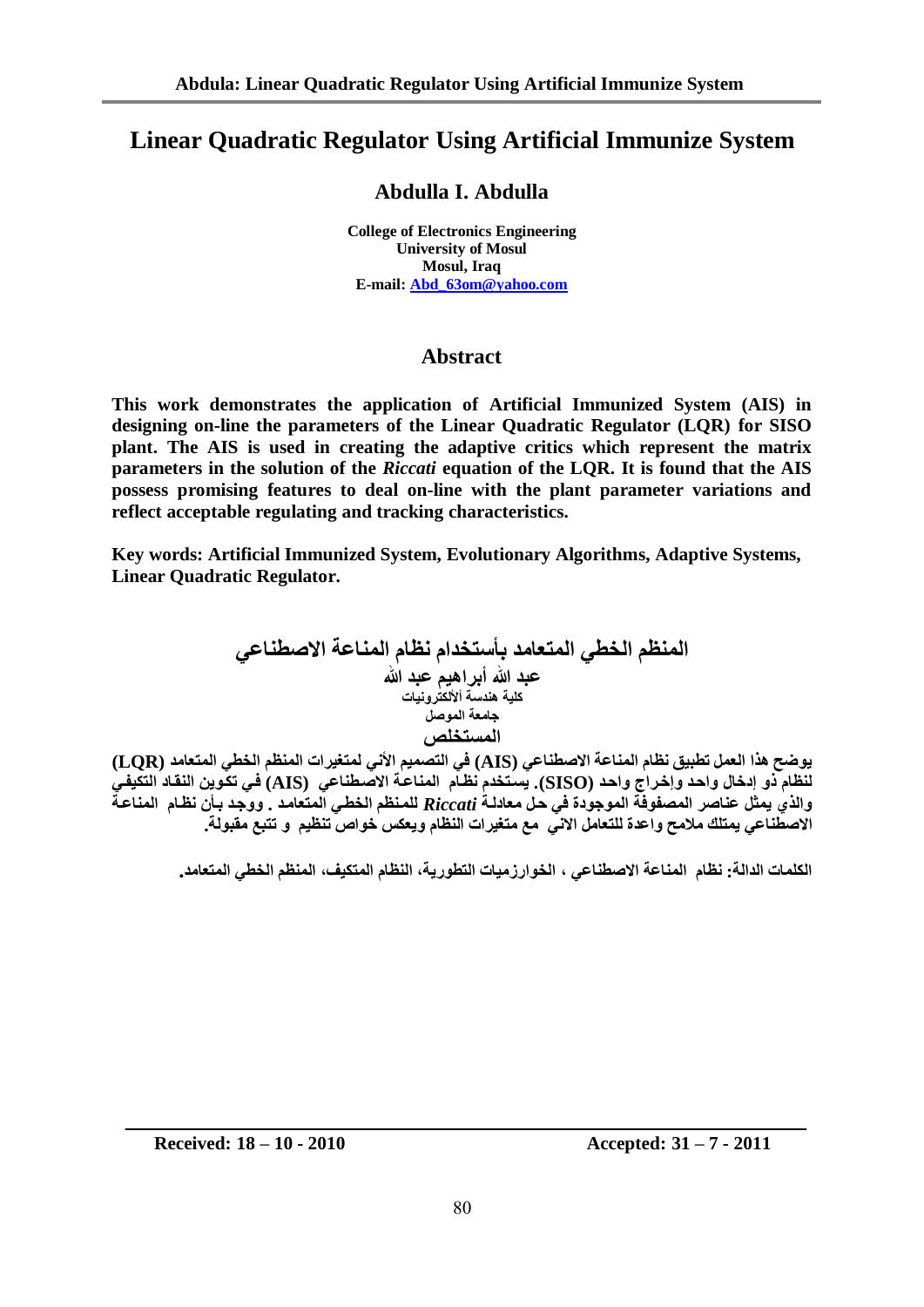| <b>AIS</b>       | Artificial Immunized System           |
|------------------|---------------------------------------|
| LQR              | Linear Quadratic Regulator            |
| <b>ICS</b>       | <b>Immunized Computational System</b> |
| <b>BCS</b>       | base-line computational system        |
| $\overline{CCS}$ | changeable computation system         |
| <b>SISO</b>      | Single-input single output            |

**List of Abbreviations**

# **1. Introduction**

A practical way to define intelligence of a system is to approach it as having various levels of capabilities for self-improvement. Self- improvement is an important goal of human intelligence. It is quantifiable and measurable in various ways.

Immunology is the science of built-in defense mechanisms that are present in all living beings to protect against external attacks. A biological immune system can be thought of as a robust, adaptive system that is capable of dealing with an enormous variety of disturbances and uncertainties. Biological immune systems use a finite number of

discrete detectors "building blocks" to achieve this adaptiveness. These building blocks can be thought of as pieces of a puzzle, which must be put together in a specific way to neutralize, remove, or destroy each unique disturbance the system encounters. [1]. Researchers attempt to

define and learn these detector blocks for various engineering problems of interest.[2,3,4]

In table 1, an example is presented in terms of intelligence required in an intelligent controller, and compares this example to the levels of intelligence exhibited in an immune system. These levels are motivated by the investigation research in Immunized artificial system (IAS) and the quest to implement autonomous controllers.

| <b>Immune Response</b>                     | L            | <b>Intelligent Control</b>                       |
|--------------------------------------------|--------------|--------------------------------------------------|
| Antigen is present in the system           |              | Disturbance is present in the system             |
| Innate Immunity is the first line of       | $\Omega$     | Robust feedback control (non-adaptive;           |
| defense. Alerts next level                 |              | Error tends to zero)                             |
| T cells activate the B cells response      | $\mathbf{1}$ | An error critic modifiers the controller         |
| (adaptation) to counteract the antigen     |              | parameters to counteract the disturbances        |
| Macrophages present the antigen to the T   | 2            | Some utility function translates the             |
| cells and T cell response (adaptation) is  |              | disturbances into an error function and          |
| activated                                  |              | presents it to the critic. The critic starts the |
|                                            |              | adaptation process                               |
| For certain antigen, the macrophages       | 3            | For certain causes of disturbances (Ex:          |
| adapt with the end product; anti body that |              | control hardware failure is adapted directly     |
| modifies the specificity bread but weak    |              | based on a planning function                     |
| to narrow but strong of controller from.   |              |                                                  |

|  | Table (1). Levels of Intelligence (L), Intelligent <b>Control</b> and Immune System Response. |  |  |  |  |
|--|-----------------------------------------------------------------------------------------------|--|--|--|--|
|  |                                                                                               |  |  |  |  |

The detector blocks can be processed using the features from the biological immune systems captured into computational model known as Immunize Computational Model.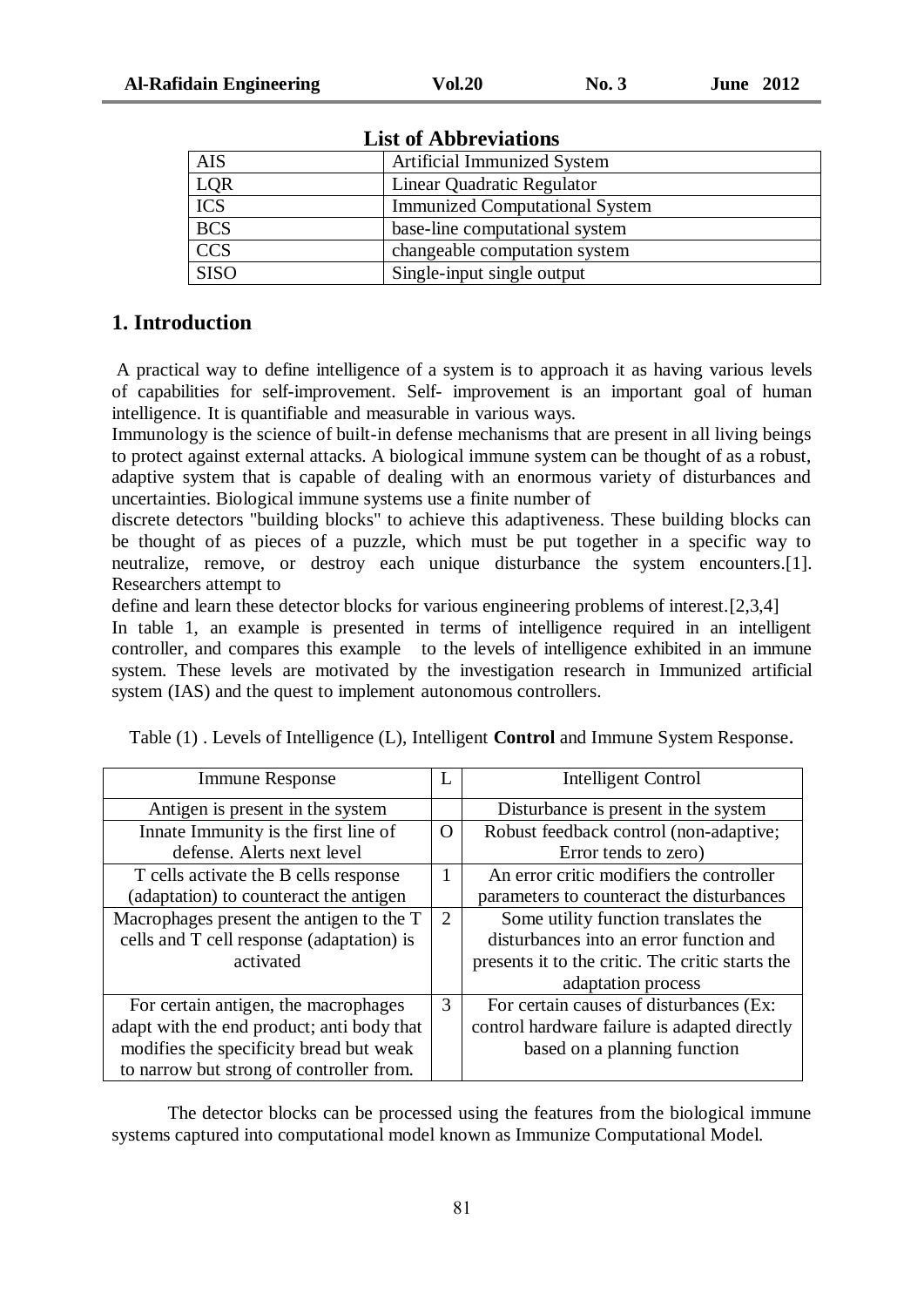# **2. The Immunized Computation System**

Immunized Computational System (ICS) use the immune system metaphor along with computation (both hard and soft computing) techniques to attempt to produce robustness and adaptability of a biological immune CCS

system [5] .Figure (1) presents a general block diagram of immunized computational system. The proposed system has the following attributes: The dashed lines in Figure (1) represent the base-line computational system (BCS). This system is designed to represent an average of the uncertain system. Since this design is carried out offline, any standard technique can be used for its synthesis. The base-line system is analogues to static portion of the antibodies.



Fig. (1) Immunized Computational System Structure.

The solid lines in Figure (1) represent the changeable computation system (CCS). This represents the variable region of the antibody and epitope equivalents. This structure must be adopted on-line. To include the innate immunity equivalence, the changeable compositional systems that are known a *priori* can be stored in look –up tables and can be used to produce the right anti bodies and (CCS) models. Similar to the variable region of the anti bodies, the (CCS) provides diversity to the immunized computational system. The exploratory system is basically an evolutionary algorithm (EA) variant the uses crossover, selection, and mutation to arrive at a suitable (CCS). The learning system consists of a suit of learning paradigms to learn and store important computational building blocks that are not available a *priori.* A system that is either being emulated or being controlled.This system is constantly changing (time varying or non –linear plant).

### **2.1 Computational Building Blocks**

Computational building blocks are defined as segments of a computational system topology (for example, a neural network connection, or family of connections, along with its associated weights) that contributes in establishing a good mapping for a class of input-output characteristics [6].

Building blocks can be of different order. The order of a building block specifies the number of specific connection defined in the building block. Example of building blocks using neural connection is shown in Figure (2). Building blocks are



Fig. (2) Examples of Immunized Computational building blocks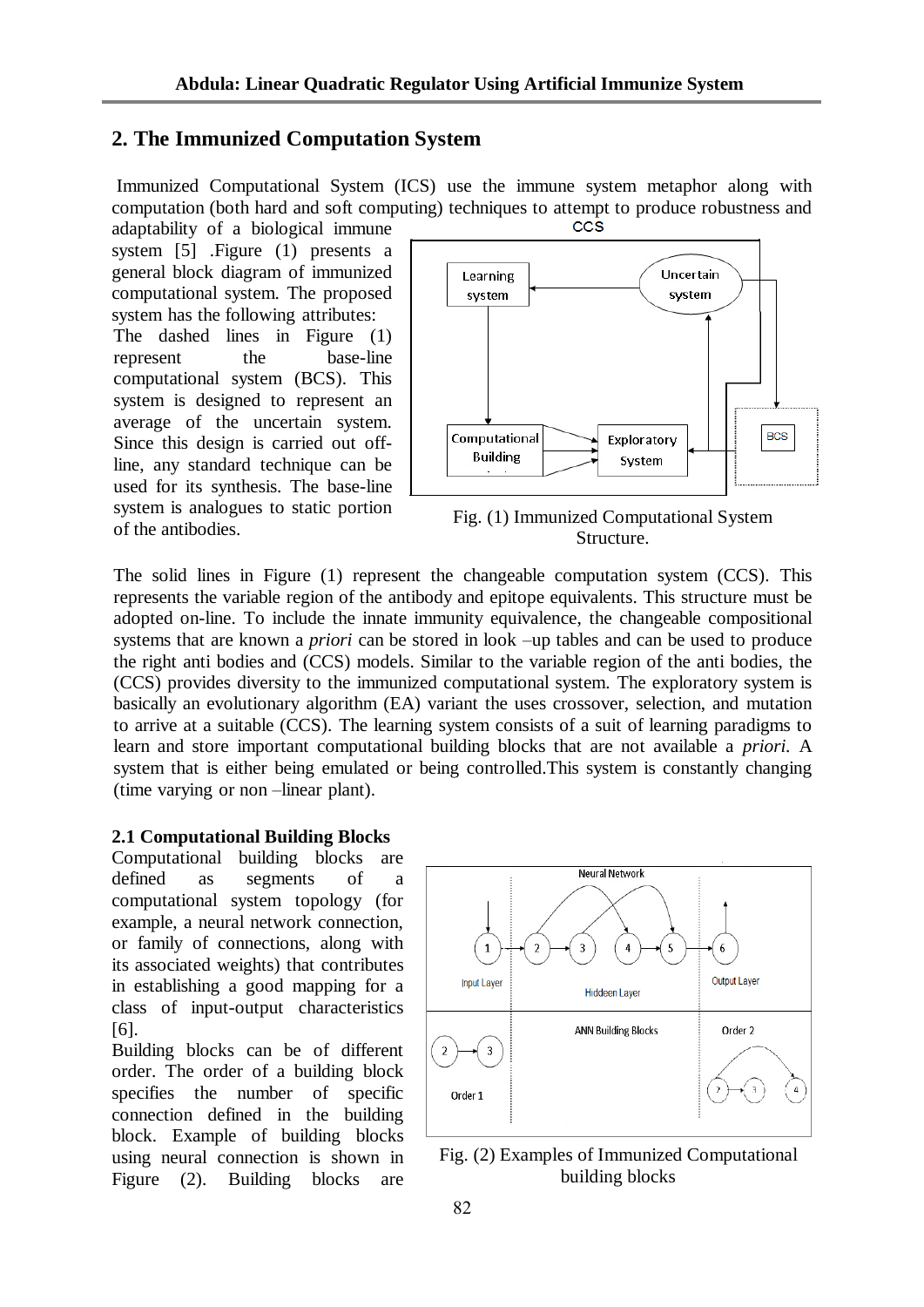specified using universal representation scheme that uses a neuron as the basic processing element. Thus the order (1)- building block consist of two neurons and the relationship between them. In case of Artificial Neural Network (ANN), the relationship is the connection strength and the neurons are characterized by their type (input, hidden, output), the type of aggregation, and activation functions. [5]

### **2.2 The Role of Evolutionary Algorithms**

Analogous to the DNA molecule, the computation building blocks need to be coded as string of building blocks. An example of a neural network with the corresponding genetic representation is show in Figure (3).

For on-line processing, a population of (CCS) is randomly constructed using juxta positioning of the building blocks, forming a population of messy string (see figure 4 ). Next, we find the best sting that will represent the (CCS) through crossover, selection, and hypermutation of these strings.

The cut and splice Operators



Fig.( 3) Neural network genetic coding.

do not disrupt individual genes. Also, the mutation Operator is used only on the connection strengths.



Fig.( 4).Creating a population of Computational systems

### **2.1 The Main Steps for off-line Evolutionary Algorithm are:**

- 1. Form a population of N strings, arrive at a near-optimal (CCS) using crossover, mutation, and selection. An on-line critic that can provide a fitness value for each candidate soluation will decide optimality. Mutation takes place only on the parameters representing the topology (for example, weights for a NN) assuming a certain probability distribution of these parameters derived from the building blocks.
- 2. Ideally, it will be desirable to have a population of all possible (CCS)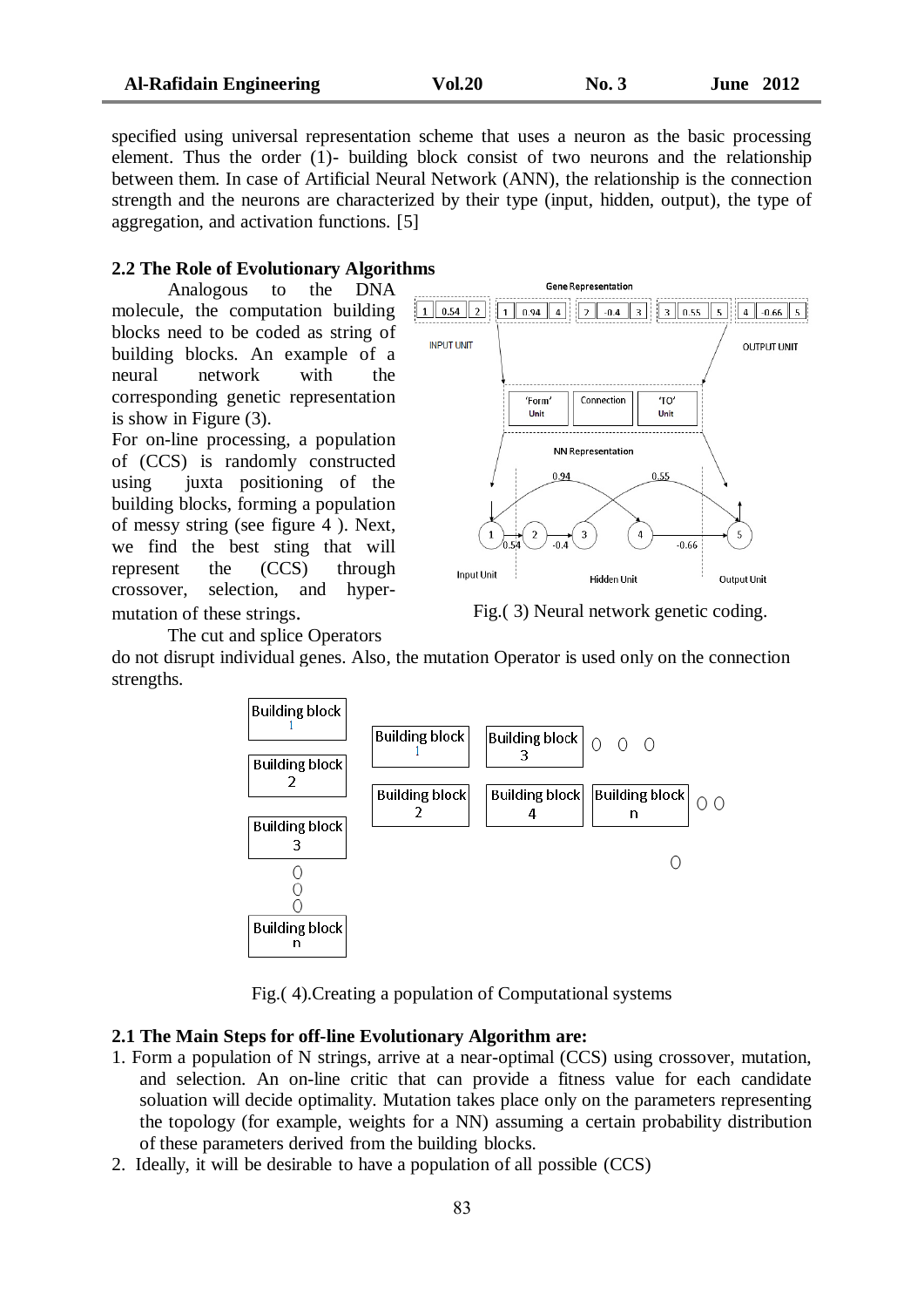Synthesized from the building blocks. Since this is not possible, we select a finite population of N messy string and to ensure diversity, in every generation we introduce N/2 new messy string drown randomly from the available building blocks.

3. The (CCS) chain is then decoded and the resulting computation system is superimposed with that of the (BCS). The resulting computation system is evaluated for its optimality. The (BCS) can also be one of few possibilities. Once a near – optimal system has been found, hyper-mutation (or another preferred local leaning scheme) is applied to the parameters. In this step, no crossover is conducted, and no new string is introduced. The selection operator is retained as it increases the number of high – affinity (or high fit) (CCS) in the population.

### **2.2 The Adopted on-Line Processing**

An evolutionary variant unlike any other technique, the (EA) achieves its objective through a mix of random swapping and coping guided by a Darwinists "Survival of the fittest" strategy. (EA) possess great similarities to biological evolution and are guided by the notion of building blocks. The operators used for the crossover phase are similar to those used by [2] cut, splice, and mutation. The cut operation is conducted with a specified gene-wise cut probability, Pk, such that the actual probability is pc=min  $\{Pk(L-1)\}\)$ , where (L) is the current string length. The splice operator concatenates two string at random with specified probability, Ps.

Mutation is conducted only on the connection strengths (weights or association) using a small mutation rare. Figure (5 presents a sample sequence of operators for a computational system. After each cut and splice operation, the strings can grow longer or shorter .Selection is carried out using a binary tournament selection scheme. In the hyper – mutation phase, the connection parameters are mutated using a probability of mutation (Phm).The probability distribution for the mutation operator is assumed to be Gaussian and is derived using building block data gathered off-line.



Fig.(5). Evolutionary Algorithm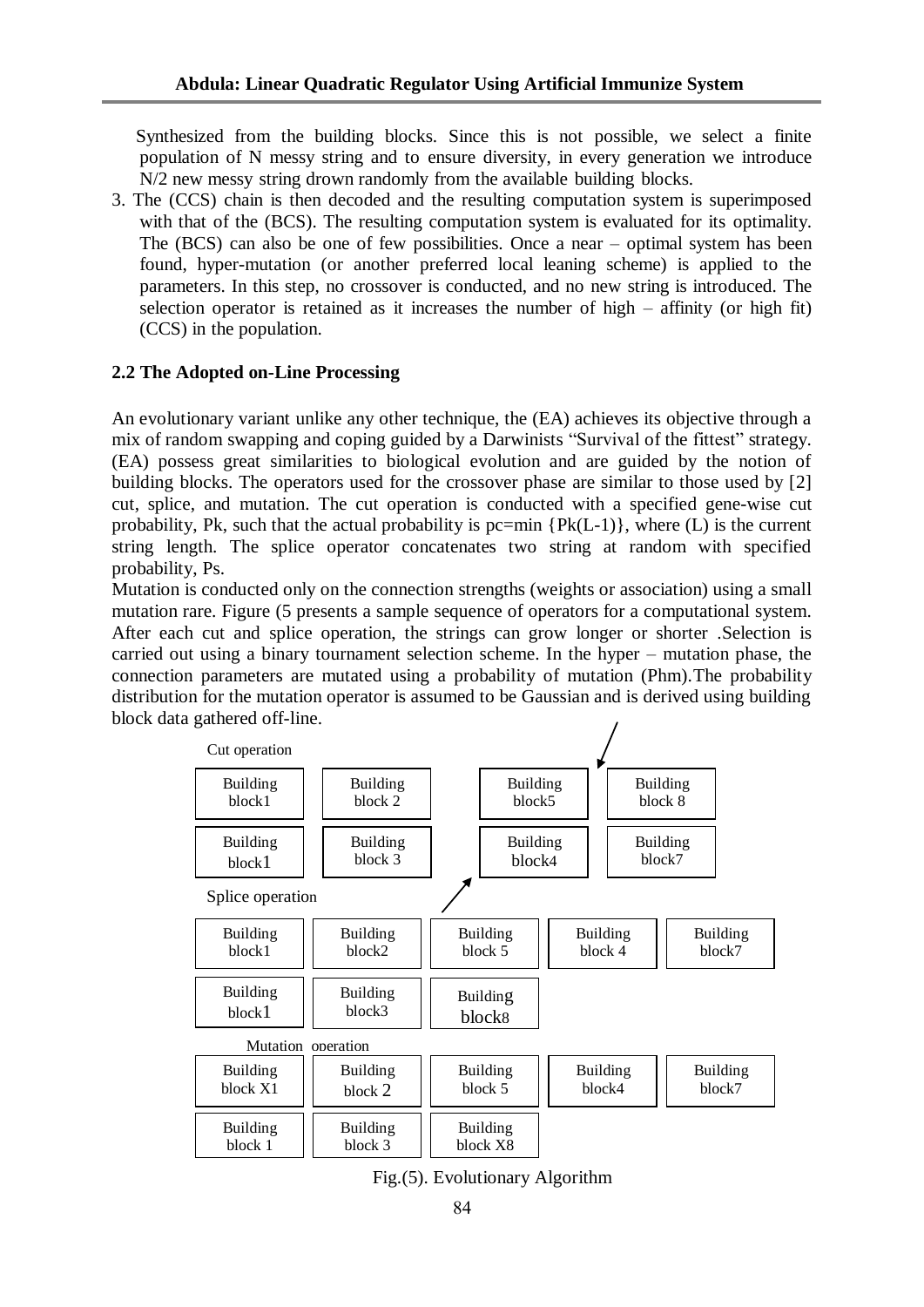### **3. Linear quadratic Regulator**

The solution may be analytic only in certain cases and even in these cases the structure of the controlling system (controller) is often non-linear.

When the objective function is quadratic in the state and control variables, it is possible to have analytic solution and a linear controller. Therefore , the optimal response can not only be solution realized simply but it can also be reached easily (or very closely reached). Due to their symbol structure and practical relevance the algorithm represents one of the best Known and important results of modern control theory. Then the application is quite common.

### **4. Design Example:**

For the dynamic system

$$
\mathbf{x} = AX + Bu \tag{1}
$$

Where;

$$
A = \begin{bmatrix} -k_1 & 0 \\ -k_2 & 0 \end{bmatrix} \qquad B = \begin{bmatrix} k_2 \\ 0 \end{bmatrix}
$$

and  $k_1$  and  $k_2$  are the uncertain system parameter.

Given linear system and quadratic cost function as equation :

$$
J(k) = \sum_{k=1}^{M} X^{T} (k)QX(k) + U^{T}(k)RU(k)
$$
 (2)

Where, M is the number of time  $\frac{1}{2}$  strong to  $\frac{1}{2}$  and the control law,

 $R = [0.1]$  and We have a closed form of dynamic programming solution for state feedback as follows:  $U(t) = -R^{-1} B^{T}$  $\ldots$  (3) Where; S is the solution of the Riccati equation.  $SA + A^T S - SBR^{-1}B^T$  $\ldots$ ...... (4)  $\overline{\phantom{a}}$ ┙  $\mathsf{I}$  $\begin{bmatrix} 0 & 1 \\ 0 & 0 \end{bmatrix}$  $Q =$ 

The optimal parameter solution of the steady state Riccati equation is:

$$
S_{initial} = \begin{bmatrix} 0.1706 & 0.3162 \\ 0.3162 & 0.8556 \end{bmatrix}
$$

Note that S<sub>initial</sub> is positive definent symmetric matrix . It should be noted that there must be a limits for the uncertainties in parameters values .In this work ,it is assumed that the limits of uncertainties are  $(0.1 \le k_1 \le 2)$ ,  $(0.1 \le k_2 \le 2)$ . The strengths of LQR theory is used to arrive to the optimal parameters of S matrix.

### 1. Population

Firstly, generate *n* number of population for S matrix  $(S_{11}, S_{12}, S_{22})$  randomly as shown in Table(2).

Note that the column of  $S_{11}$  takes values, which are randomly generated with mean value equal 0.1706 ( $S_{11}$  initial) and variance 0.1 . Similarly for the column of  $S_{12}$  and  $S_{22}$ .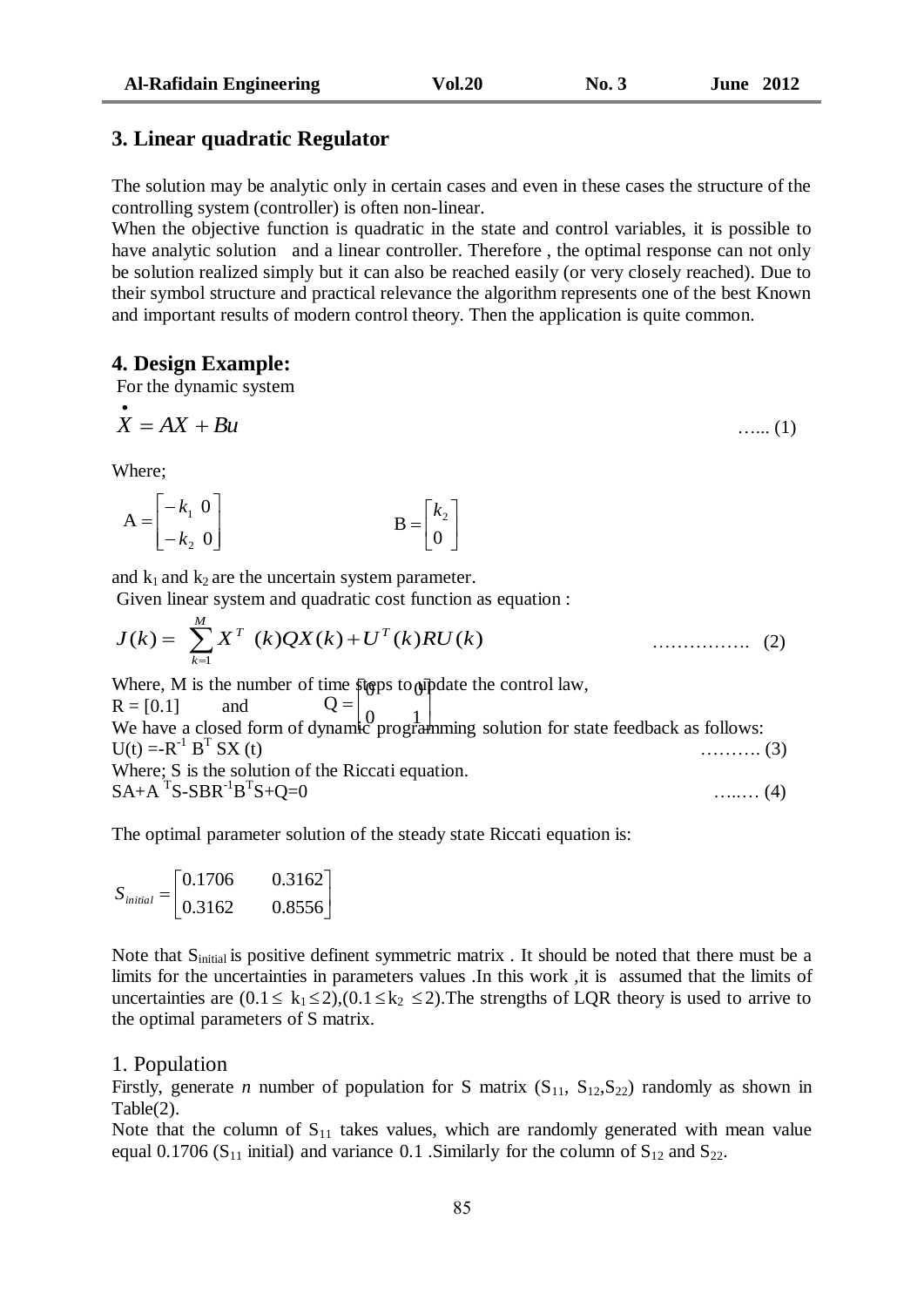| <b>S11</b> | S <sub>12</sub> | S <sub>22</sub> |
|------------|-----------------|-----------------|
| 0.9945     | 0.0661          | 0.3555          |
| 0.7227     | 0.1201          | 0.261           |
| 0.8797     | 0.2477          | 0.7483          |
| 0.5699     | 0.2153          | 0.0128          |
| 0.7387     | 0.1458          | 0.6572          |
| 0.3856     | 0.1795          | 0.8308          |
| 0.9894     | 0.2511          | 0.8473          |
| 1.2975     | 0.0187          | 0.6751          |
| 0.9041     | 0.1906          | 0.3754          |
| 1.093      | 0.0159          | 0.4265          |

| Table (2): Generate <i>n</i> number of population for S matrix $(S_{11}, S_{12}, S_{22})$ . |  |  |  |
|---------------------------------------------------------------------------------------------|--|--|--|
|---------------------------------------------------------------------------------------------|--|--|--|

### For first iteration:

Now, each odd and even number in the  $S_{11}$  column is a building block sorted as follows:



# **2. Recombination**

The recombination step is performed as explained in section (2.2) with probability of  $p_c = 0.5$ and specified probability  $p_s = 0.6$  as shown below:

 $1 | 0.5699 | 1$  $1 | 0.9894 |$  $1 | 0.9041 | 1$  $1 | 0.7227 | 1 |$  $\mathbf{1}$ 

# **3. Mutation**

After that the mutation will take place with probability ( $p_m = 0.09$ ) as shown [see section  $(2.2)$ ].

| $1 \mid 0.1681$ |        | 0.8797 | $1 \mid 0.7387 \mid 1 \mid$ |   | $ 1 $ 0.3856 $ 1 $ | $1 \mid 1.2975 \mid$ |        | 1.093 |  |
|-----------------|--------|--------|-----------------------------|---|--------------------|----------------------|--------|-------|--|
|                 | 0.7227 |        | $1 \mid 0.5699$             | ۰ | 0.9894             |                      | 0.9671 |       |  |

Note that the mutation is performed on location (1) and (4). Similar steps will be applied to the  $S_{12}$  and  $S_{22}$  to get the value of  $(S_{11}; S_{12}$  and  $S_{22})$  for first iteration. After the first iteration the best value of( $S_{11}$ ;  $S_{12}$  and  $S_{22}$ ) are obtained in Table(3).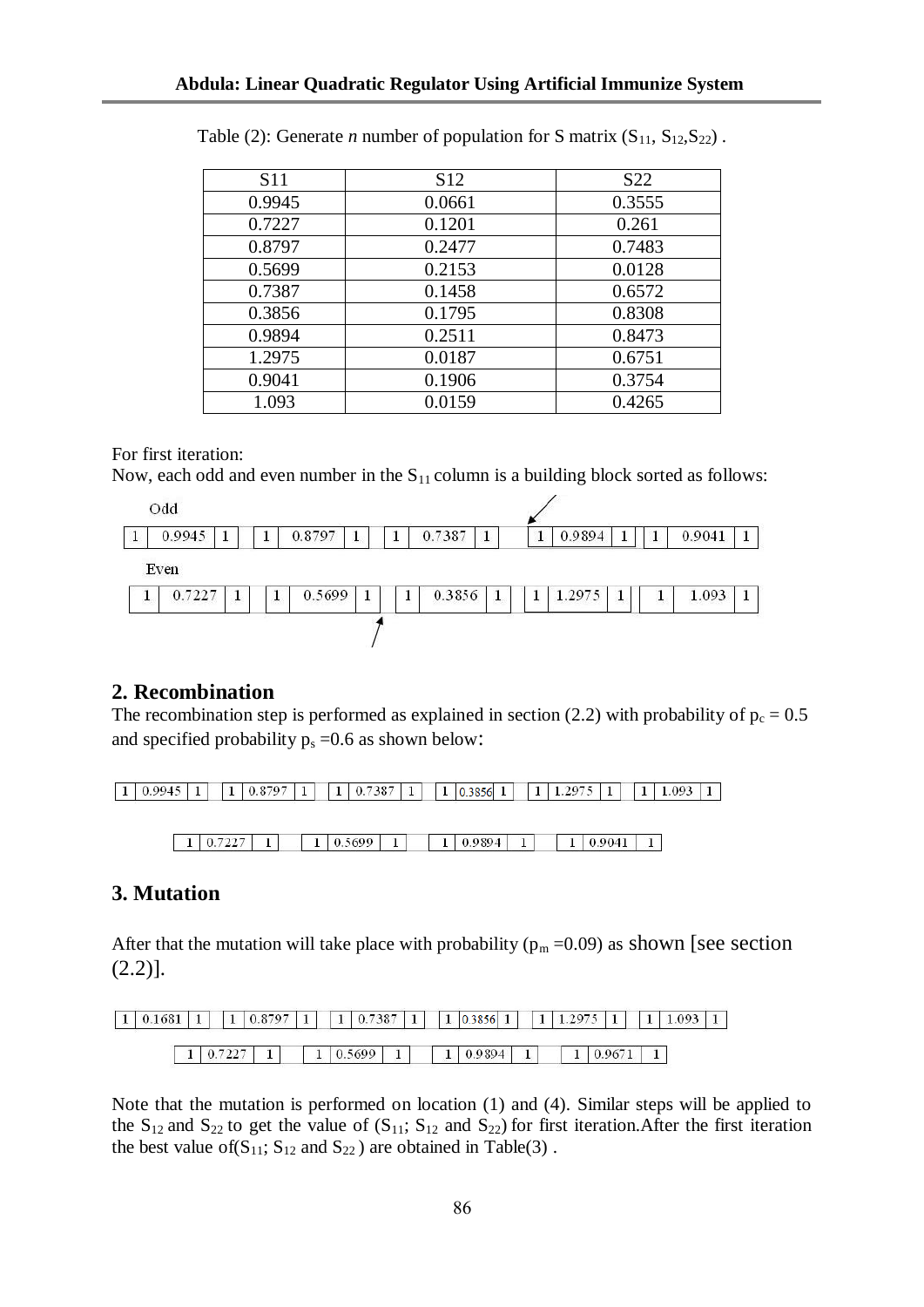$E(t+1)=[J(t)-J(t+1)]^2$ 

Where,

and;

are evaluated according to equation (2) and for  $M=10$  sampling time .To clarify the  $1<sup>st</sup>$ column of the above table the following steps are performed:

- 1- Set  $S_{11}$  at the value of 0.1681 while  $S_{12}$  and  $S_{22}$  are fixed as those in the matrix  $S_{initial}$ .
- 2- Evaluate the fitness function as in equation 5 [the obtained value is 0.0327].
- 3- Repeat 1 and 2 for the whole values of the  $S_{11}$  column.
- 4- Select the best value of  $S_{11}$  (i.e that posse is minimum J which is 0.0327).
- 5- Set the value of  $S_{12}$  to the 1<sup>st</sup> value of the  $S_{12}$  column (i.e  $S_{12}=0.1955$ ) while  $S_{22}$  of the S matrix is kept as in S<sub>initial</sub>

 $\overline{\phantom{a}}$ 

 $\overline{\phantom{a}}$ 

i.e 
$$
S = \begin{bmatrix} 0.1681 & 0.1955 \\ 0.1955 & 0.8556 \end{bmatrix}
$$

- 6- Evaluate the fitness function for this value of  $S_{12}$ .
- 7- Repeat for other values of  $S_{12}$  in the  $S_{12}$  column and select the best  $S_{12}$  that posses the minimum J.
- 8- Set the S matrix with the best values of  $S_{11}$  and  $S_{12}$  obtained in step(4) and  $S_{22}$  as the 1<sup>st</sup> value of the  $S_{22}$  column i.e.

$$
S = \begin{bmatrix} 0.1681 & 0.3157 \\ 0.3157 & 0.271 \end{bmatrix}
$$

- 9- Evaluate the fitness function for the S matrix (i.e J=0.0759).
- 10- Repeated step 9 for the other values of  $S_{22}$  column and select that value which posses minimum J. therefore the best value of the S matrix becomes.

$$
S = \begin{bmatrix} 0.1681 & 0.3157 \\ 0.3157 & 0.8493 \end{bmatrix}
$$

| $S_{11}$ | E(t)   | $S_{12}$ | E(t)    | $S_{22}$ | E(t)    |
|----------|--------|----------|---------|----------|---------|
| 0.1681   | 0.0327 | 0.1955   | 0.0615  | 0.271    | 0.0759  |
| 0.0394   | 0.0802 | 0.0587   | 0.0853  | 0.6761   | 0.04731 |
| 0.0839   | 0.662  | 0.3157   | 0.01629 | 0.3764   | 0.0709  |
| 0.1135   | 0.0473 | 0.2523   | 0.4911  | 0.4255   | 0.0509  |
| 0.1531   | 0.0386 | 0.1292   | 0.0716  | 0.3565   | 0.0712  |
| 0.1401   | 0.0412 | 0.2901   | 0.03567 | 0.8493   | 0.0107  |
| 0.0132   | 0.0865 | 0.1301   | 0.0747  | 0.7493   | 0.02287 |
| 0.0769   | 0.0738 | 0.2835   | 0.02911 | 0.0138   | 0.08583 |
| 0.132    | 0.0422 | 0.2513   | 0.04311 | 0.8318   | 0.0198  |
| 0.078    | 0.0721 | 0.2924   | 0.02725 | 0.6582   | 0.04872 |

Note that in this table calculation of the fitness function is given by

Table (3): The best value of  $(S_{11}; S_{12}$  and  $S_{22}$ .

…….. (5)

 $J(t)=X^T(t)S(t)X(t)$  ……... (6)

J(t+1)=X<sup>T</sup> (t+1)S(t+1)X(t+1) ……….. (7)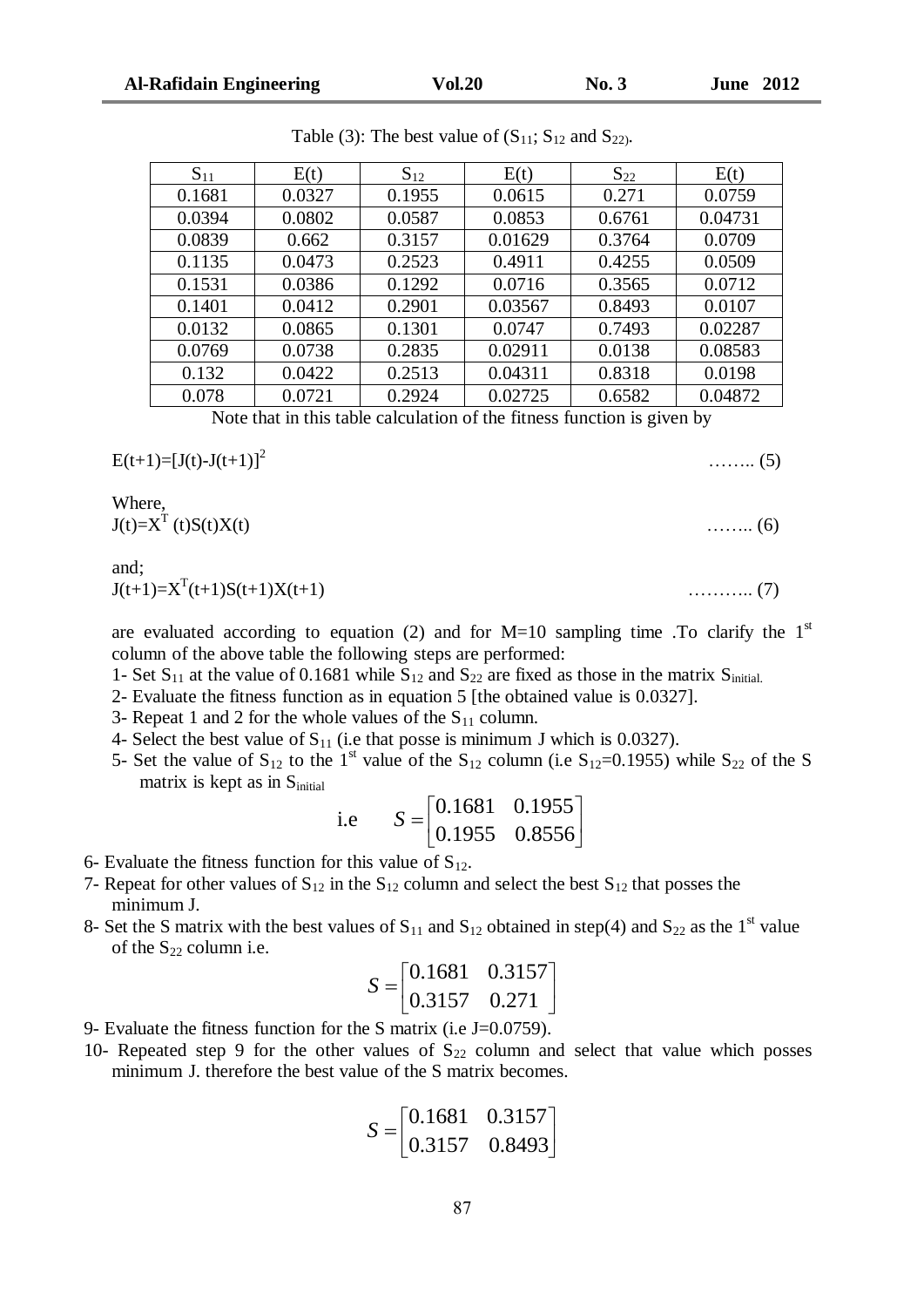Now we selected the following value of  $(S_{11};S_{12};$  and  $S_{22})$  which consider the initial value to the  $2<sup>nd</sup>$  iteration

 $S_{11}=0.1681 S_{12}=0.3157 S_{22}=0.8493.$ 

The initial  $(S)$  critic matrix for the  $2<sup>nd</sup>$  interaction is

 $\overline{\phantom{a}}$  $\rfloor$  $\overline{\phantom{a}}$  $\mathbf{r}$ L  $=$ 0.3157 0.8493  $S = \begin{bmatrix} 0.1681 & 0.3157 \\ 0.2157 & 0.8193 \end{bmatrix}$ 

After (20) iterations for (regulating case) that should be accomplished On-line during M Sampling times

> $\overline{\phantom{a}}$  $\frac{1}{2}$  $\overline{\phantom{a}}$  $\mathbf{r}$ L  $=$ 0.3157 0.849 0.1704 0.309 *best <sup>S</sup>*

According to equation below:  $K(t) = -R^{-1} B^{T} S(t)$ ,

which represent the state feedback gain vector. This algorithm is repeated along 20 iterations K= [1.7064 3.1623].

The overall on-line artificial immunized system for regulating case is shown in figure (6)

The overall concepts of tracking case is shown in figure (7).The twostate responses for regulating case are illustrated in figure (8) in which a conventional PI controller is used. The parameters of the PI controller are added as extra critics to be determined genetically. Each M sampling time firstly obtained the  $k_p$ and k<sup>i</sup> of the PI controller before selecting the best value of the matrix S. After (20) iteration performed each M sampling time the best PI and S parameters are:

$$
S = \begin{bmatrix} 0.1362 & 0.1362 \\ 0.3162 & 1.3162 \end{bmatrix}
$$
  
\n
$$
K = \begin{bmatrix} 3.1623 & 3.1623 \end{bmatrix}
$$
  
\n
$$
K_p = \begin{bmatrix} 0.005 & 0.1 \end{bmatrix}
$$
  
\n
$$
K_i = \begin{bmatrix} 0.08 & 0.007 \end{bmatrix}
$$







Fig. (7). Immunized adaptive critics on – line Implantation. (Tracking case)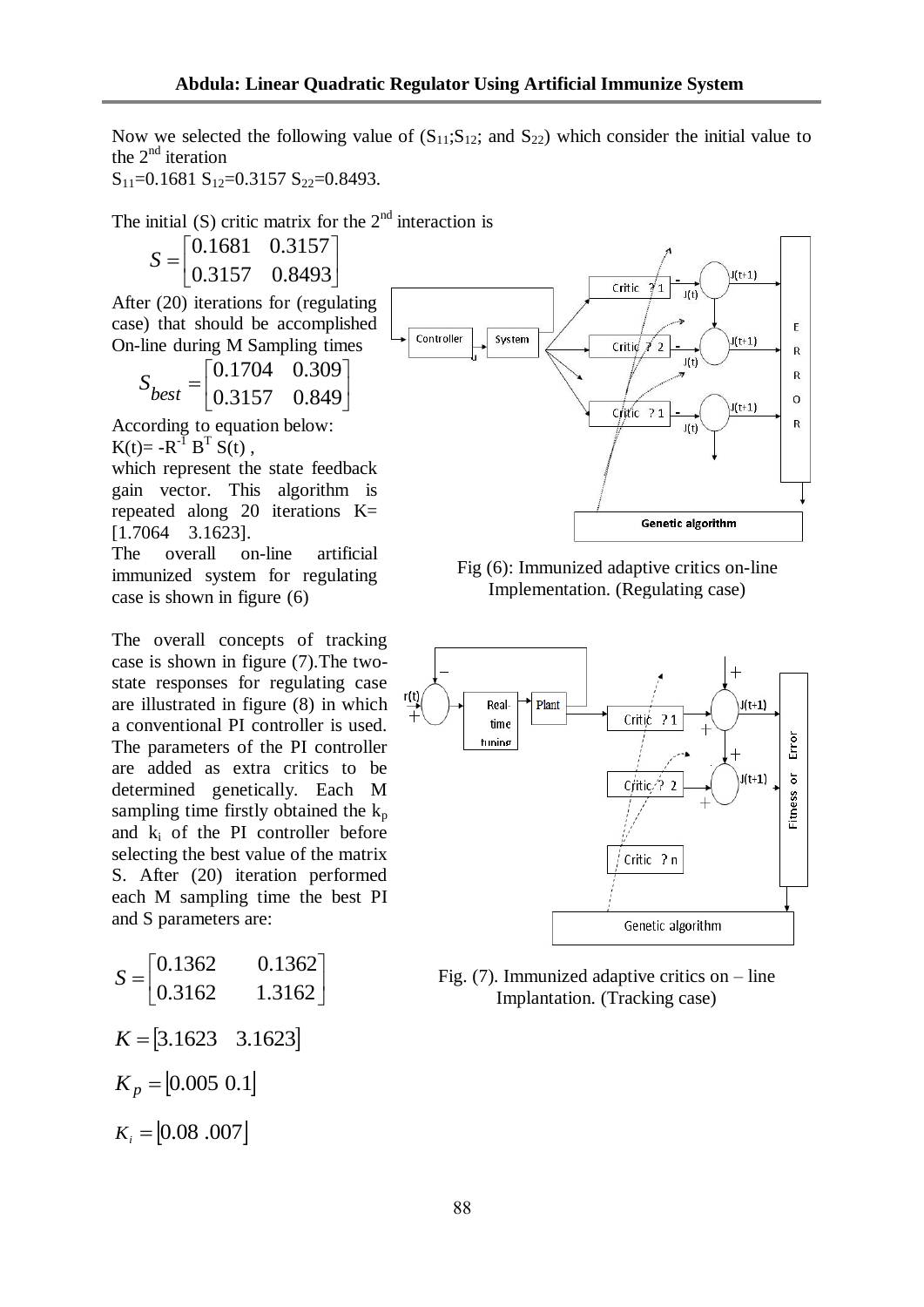

Fig.( 8 ) : The two states response of example (Regulating case).

The two-state response for tracking case is shown in figure (9). Figure (10) shows the gain vector (k) parameters for (tracking case).Figure (11) shows the PI vectors parameters.

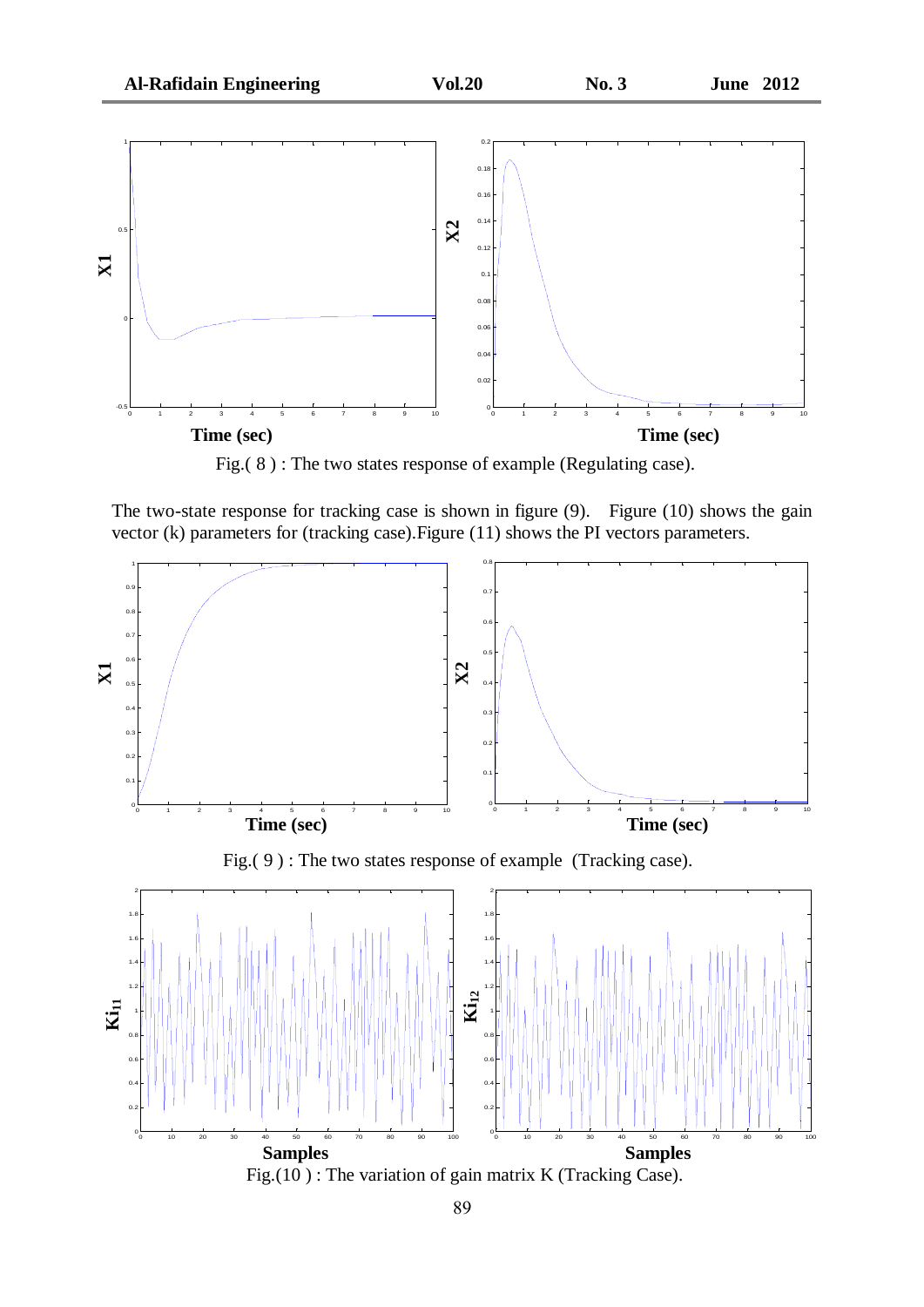

Fig. (11): The variation of PI controller (Tracking Case)

# **5. Conclusions**

The AIS is a step forward toward applying the Evolutionary Algorithms (EA) on-line in control design problems that faces plant parameter variations. In deed the time required for the Genetic Algorithms (GA) operator to perform many generations is not applicable to be done during one sampling time. Therefore, the adaptation has to be accomplished during M sampling time, where M is depend on the variation on the plant parameters , degree of nonlinearity ,and the processor speed. It is found that the proposed AIS that vary the coefficient of the state feedback gain each M sampling time is applicable and good adaptable regulating and tracking performances are obtained even in the case of having plant parameter variations.

# **References:**

[1] KrishnaKumar,K , " Artificial Immune System Approaches for Aerospace Applications", 41st Aerospace Sciences Meeting & Exhibit (6 - 9) January, Reno, Nevada, AIAA- 0457, 2003.

[2] Belkacemi, R and Feliachi, A," Immune Based Design of a Load Frequency Controller in Power Systems, Journal of Electrical Systems, 4-2,page 1-12,2008.